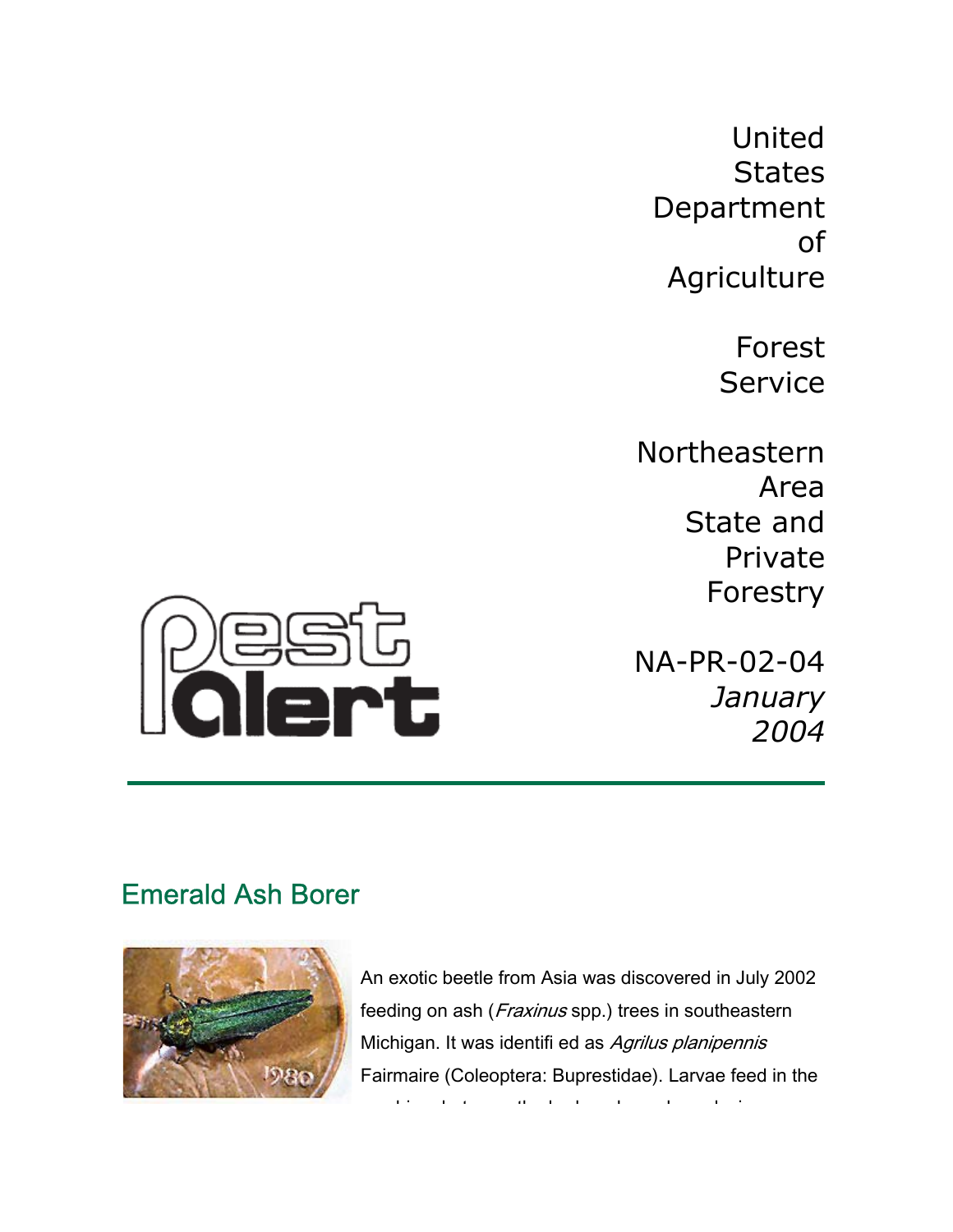cambium between the bark and wood, producing galleries that eventually girdle and kill branches and entire trees. Evidence suggests that A. planipennis has been established in Michigan for at least six to ten years. More than 3000 square miles in southeast Michigan are infested and more than 5 million ash trees are dead or dying from this pest. This exotic pest is also established in Windsor, Ontario, Canada. In 2003, newly established populations were detected in other areas of southern Michigan and several locations in Ohio. Infested ash nursery trees were also found in Maryland and Virginia.

## **Identification**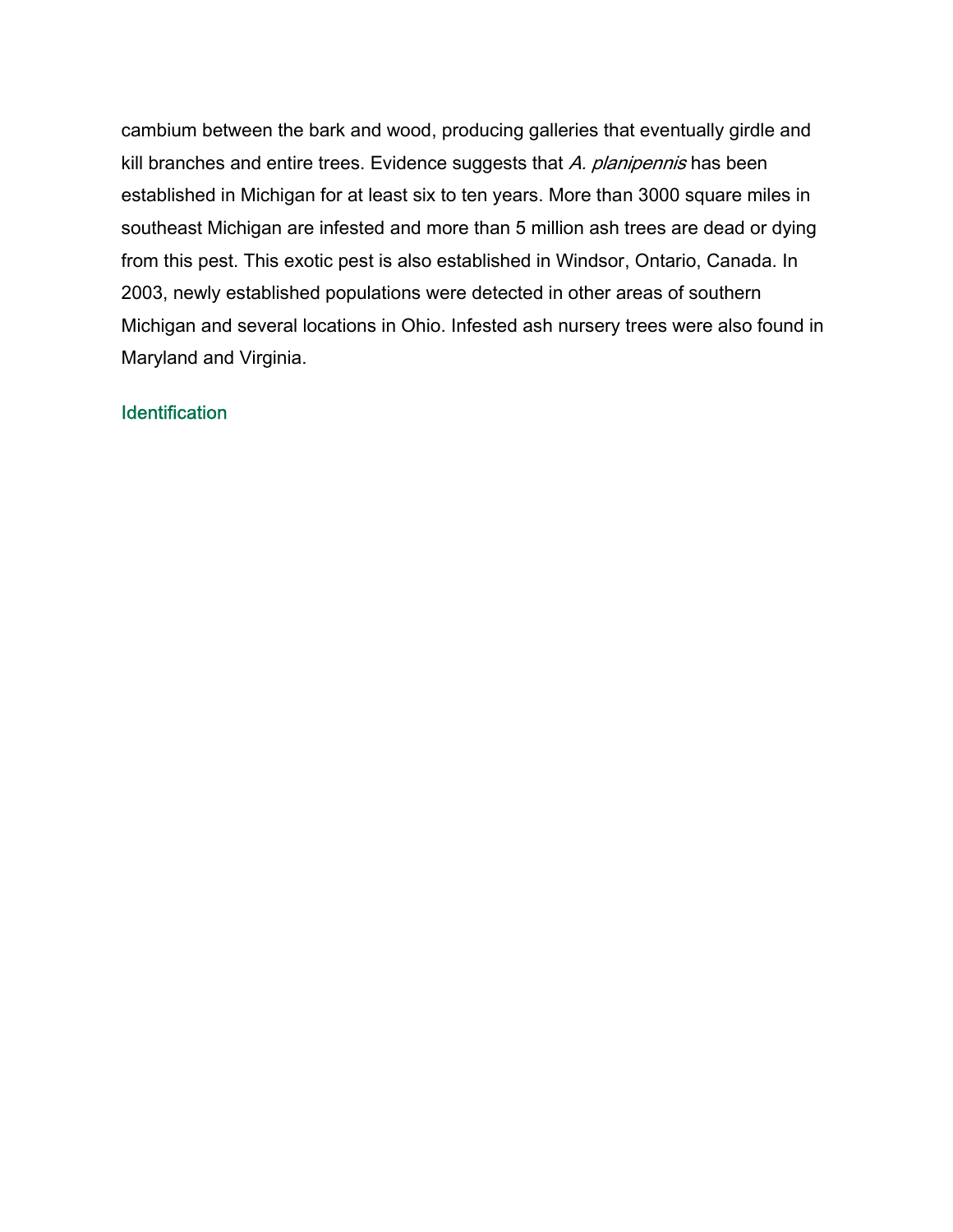Adult beetles are generally larger and a brighter green than the native North American species of Agrilus (Fig. 1). Adults are slender, elongate and 7.5 to 13.5 mm long. Males are smaller than females and have fine hairs on the ventral side of the thorax, which the females lack. Color varies but adults are usually bronze or golden green overall, with darker, metallic, emerald green wing covers. The top of the abdomen under the wings is metallic purplish red and can be seen when the wings are spread. The prothorax, the segment behind the head to which the first pair of legs is attached, is slightly wider than the head but the same width as the base of the wing covers.

Larvae reach a length of 26 to 32 mm, are white to cream-colored and dorso-ventrally flattened (Fig. 2). The brown head is mostly retracted into the prothorax and only the mouth-parts are visible externally. The 10-segmented abdomen has a pair of brown, pincerlike appendages on the last segment.

#### **Biology**

The emerald ash borer generally has a one-year life cycle in southern Michigan but could require two years to complete a generation in colder regions. In

2003, adult emergence began in early June, peaked in late June and early July, and continued into late July. Beetles usually live for about 3 weeks and are present into mid-August. Adult beetles are active during the day, particularly when conditions are warm and sunny. Most beetles remain in protected locations in bark crevices or on



**Figure 1. Adult emerald ash borer.** 



**Figure 2. Second, third, and fourth stage larvae.** 



**Figure 3. Galleries excavated by larvae.**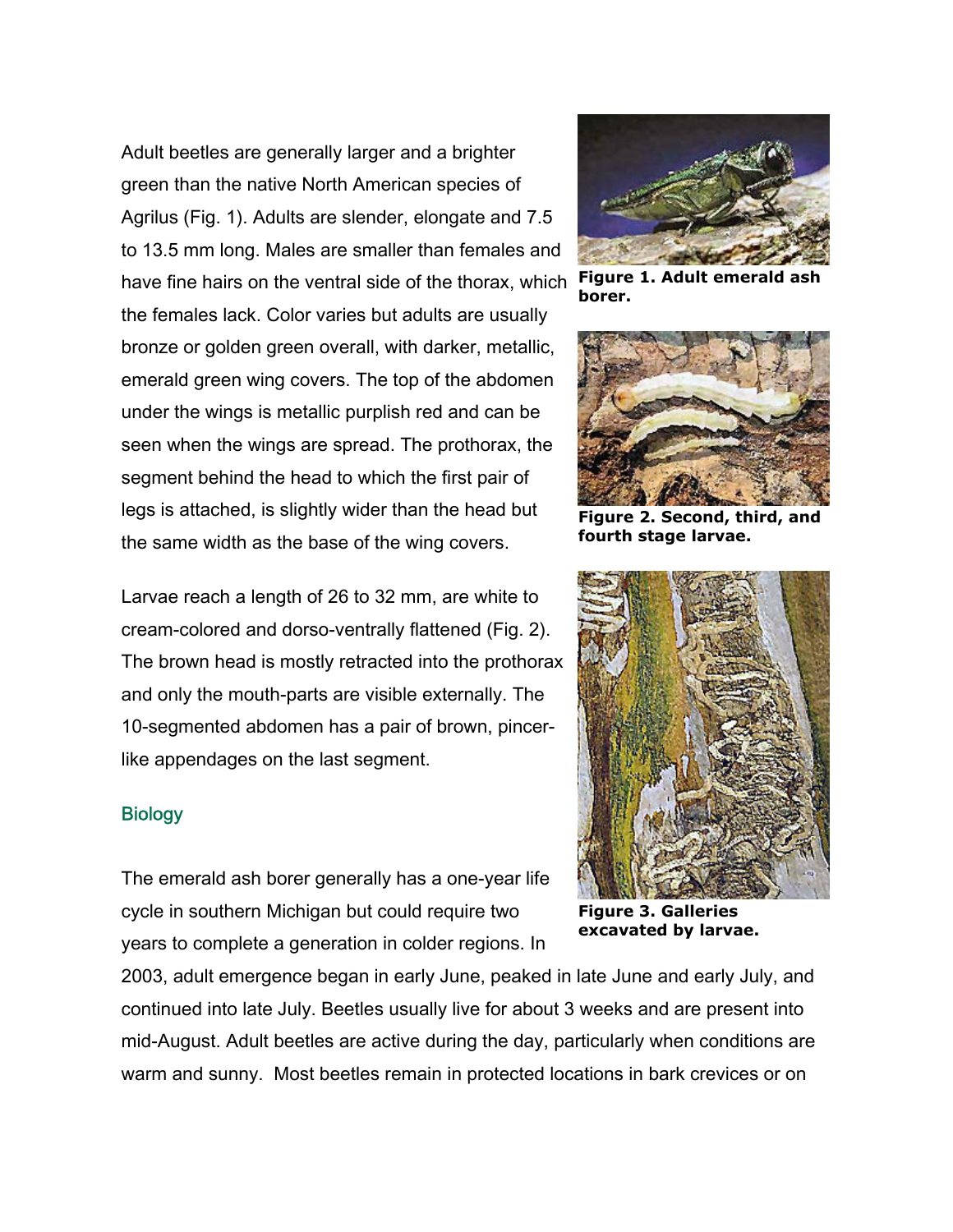foliage during rain, heavy cloud cover, high winds, or temperatures above 32oC (90oF). Beetles feed on ash foliage, usually in small, irregularly-shaped patches along the margins of leaves.

Females can mate multiple times and egg laying begins a few days after the initial mating. Females can lay at least 60 to 90 eggs during their lifetime. Eggs are deposited individually in bark crevices on the trunk or branches. Eggs hatch in 7 to 10 days.

After hatching, first instar larvae chew through the bark and into the cambial region. Larvae feed on phloem and the outer sapwood for several weeks. The S-shaped feeding gallery winds back and forth, becoming progressively wider as the larva grows (Fig. 3). Galleries are packed with fine, sawdust-like frass. Individual galleries often extend over an area that is 20 to 30 cm in length, though the length of the affected area can range from 10 to 50 cm or longer.

Feeding is completed in autumn and pre-pupal larvae overwinter in shallow chambers excavated in the outer sapwood or in the bark on thick-barked trees. Pupation begins in late April or May. Newly eclosed adults often remain in the pupal chamber for 1 to 2 weeks before emerging head-first through a D-shaped exit hole that is 3–4 mm in diameter (Fig. 4).

## Distribution and Hosts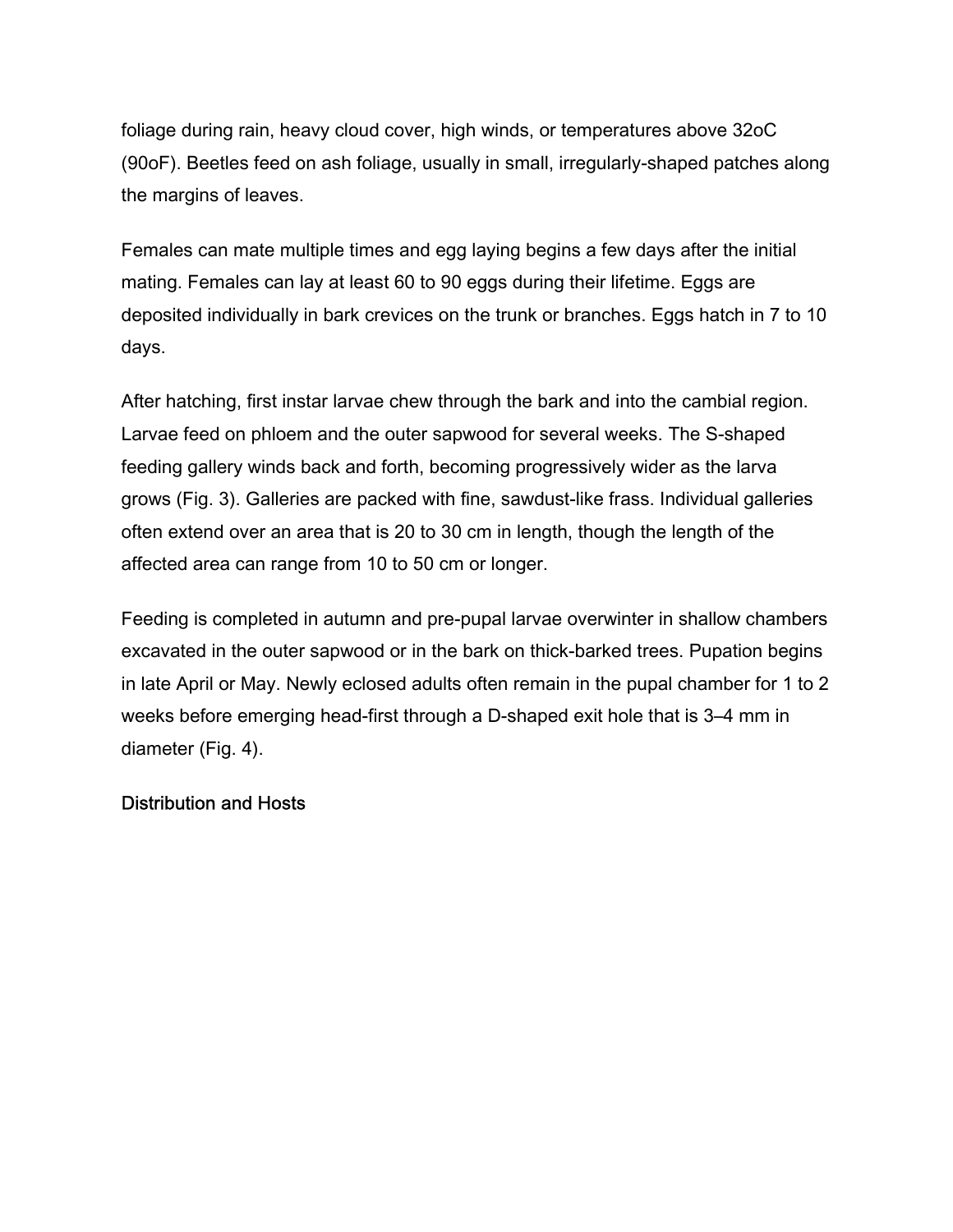

**Figure 4. D-shaped exit holes where adult beetles emerged.** 



**Figure 5. Jagged holes left by woodpeckers** 

The emerald ash borer is native to Asia and is known to occur in China, Korea, Japan, Mongolia, the Russian Far East and Taiwan. A Chinese report ndicates high populations of the borer occur primarily i in Fraxinus chinensis and F. rhynchophylla forests. Other reported hosts in Asia include F. mandshurica var. japonica, Ulmus davidiana var. japonica, Juglans mandshurica var. sieboldiana and Pterocarya rhoifolia. In North America, this borer has only attacked ash trees. Green ash (*F. pennsylvanica*), white ash  $(F.$  americana) and black ash  $(F.$  nigra), as well as several horticultural varieties of ash have been killed.

## **Symptoms**



**Figure 6. Much of the canopy is dead on a heavily infested ash tree.** 

It is difficult to detect emerald ash borer in newly infested trees. Jagged holes excavated by woodpeckers feeding on pre-pupal larvae may be the first sign that a tree has become infested (Fig. 5). When a tree has been infested for at least one year, the D-shaped exit holes left by emerging adults will be present on the branches and the trunk (Fig 4). Bark may split vertically above larval feeding galleries. When the bark is removed from infested trees, the distinct, frass-filled larval tunnels that etch the outer sapwood and phloem are readily visible on the trunk and branches (Fig. 3). An elliptical area of discolored

sapwood, usually a result of secondary infection by fungal pathogens, sometimes surrounds larval feeding galleries.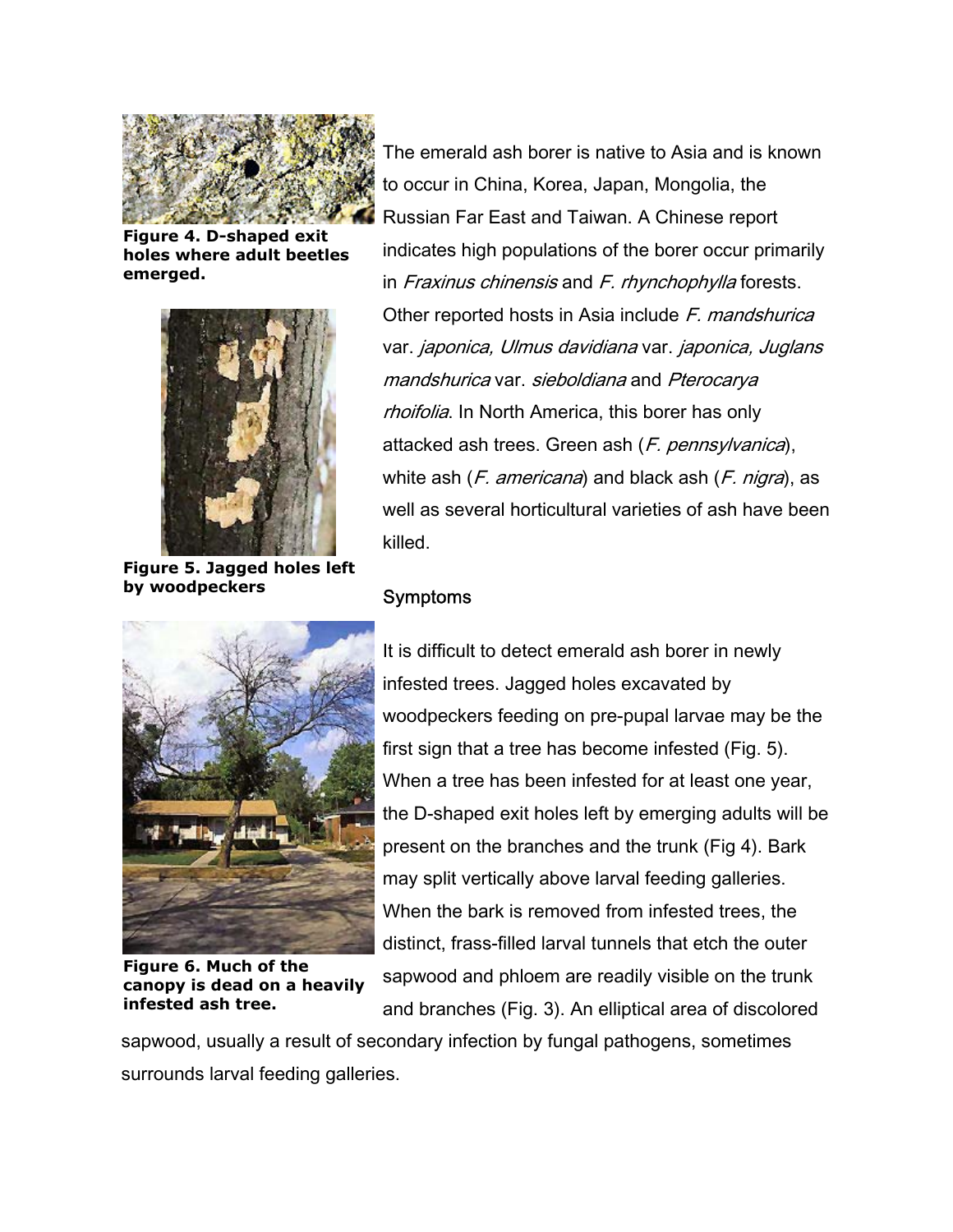Serpentine tunnels excavated by feeding larvae interrupt the transport of nutrients and water within the tree during the summer. Foliage wilts and the tree canopy becomes increasingly thin and sparse as branches die. Many trees appear to lose about 30% to 50% of the canopy after 2 years of infestation and trees often die after 3-4 years of infestation (Fig. 6). Epicormic shoots may arise on the trunk of the tree, often at the margin of live and dead tissue. Dense root sprouting sometimes occurs after trees die.

Emerald ash borer has killed trees of various size and condition in Michigan. Larvae have developed in trees and branches ranging from 2.5 cm (1 inch) to 140 cm (55 inches) in diameter. Stress likely contributes to the vulnerability and rapid decline of infested ash trees. However, emerald ash borer has killed apparently vigorous trees in woodlots and urban trees under regular irrigation and fertilization regimes.

## **Bibliography**

Yu, Chengming. 1992. Agrilus marcopoli Obenberger. In Xiao, G., ed. Forest insects of China. 2d ed. Beijing, China: China Forestry Publishing House; 400-401. Translation by Houping Liu, USDA Forest Service.

Jendek, E. 2002. Agrilus planipennis fact sheet. PDF file provided by Eduardo Jendek, Institute of Zoology, Slovak Academy of Sciences, Bratislava, Slovak Republic.

#### **Resources**

Visit the following websites for information on emerald ash borer biology, identification, management, quarantines and related topics:

- 1. Michigan Multi-Agency Emerald Ash Borer Web Site: [http://www.emeraldashborer.info](http://www.emeraldashborer.info/)
- 2. USDA Forest Service:<http://www.na.fs.fed.us/spfo/eab/>
- 3. Michigan Department of Agriculture: http://www.michigan.gov (keyword emerald ash [borer\)](http://www.michigan.gov (keyword emerald ash borer)/)

Contact your State Department of Agriculture State Forester or County Extension